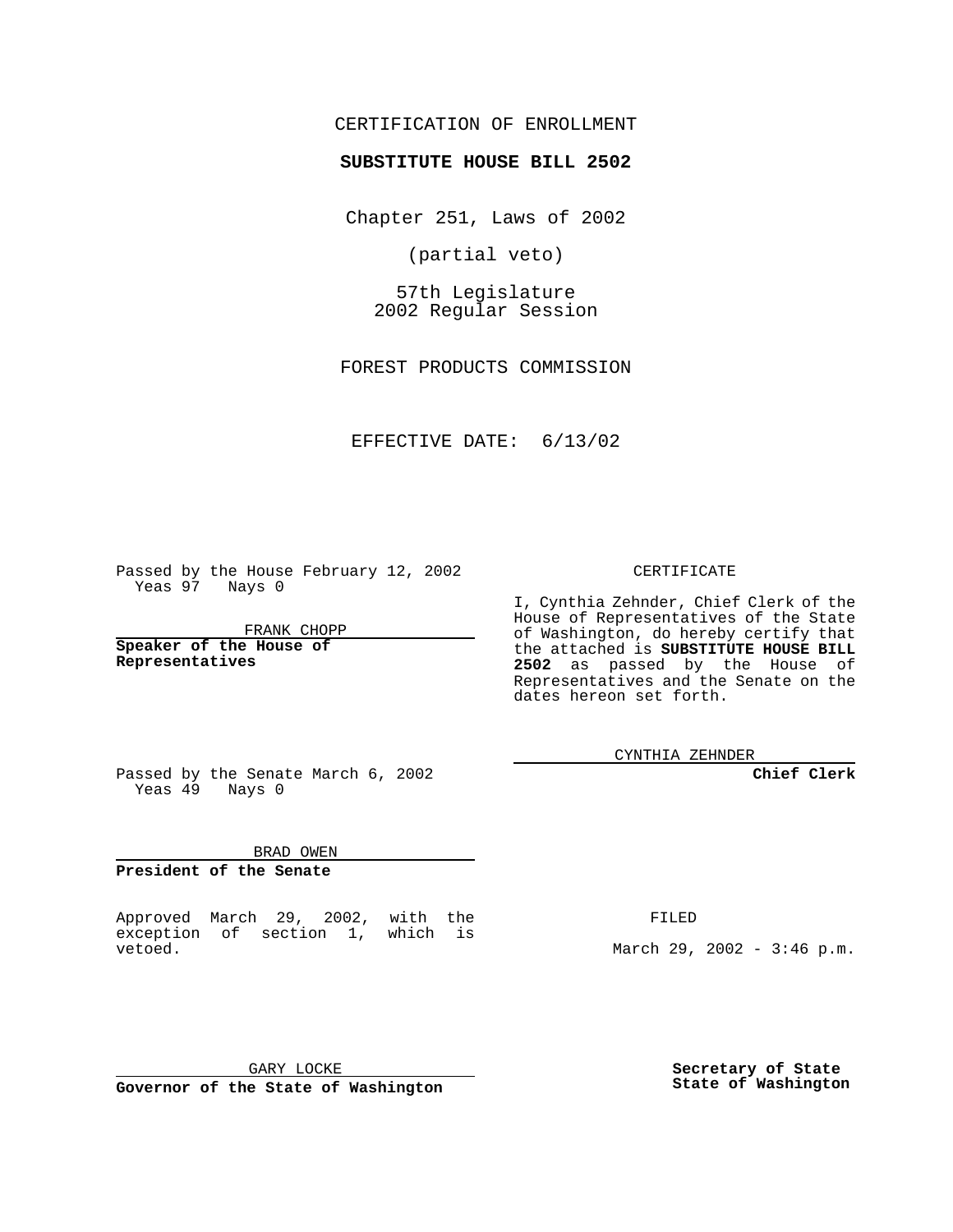## **SUBSTITUTE HOUSE BILL 2502** \_\_\_\_\_\_\_\_\_\_\_\_\_\_\_\_\_\_\_\_\_\_\_\_\_\_\_\_\_\_\_\_\_\_\_\_\_\_\_\_\_\_\_\_\_\_\_

\_\_\_\_\_\_\_\_\_\_\_\_\_\_\_\_\_\_\_\_\_\_\_\_\_\_\_\_\_\_\_\_\_\_\_\_\_\_\_\_\_\_\_\_\_\_\_

Passed Legislature - 2002 Regular Session

**State of Washington 57th Legislature 2002 Regular Session**

**By** House Committee on Natural Resources (originally sponsored by Representatives Sump, Doumit, Rockefeller, Pearson, Jackley and Chase)

Read first time 01/29/2002. Referred to Committee on .

1 AN ACT Relating to the forest products commission; amending RCW 2 15.100.010, 15.100.030, and 15.100.040; and adding a new section to 3 chapter 15.100 RCW.

4 BE IT ENACTED BY THE LEGISLATURE OF THE STATE OF WASHINGTON:

5 \*Sec. 1. RCW 15.100.010 and <sup>2001</sup> <sup>c</sup> <sup>314</sup> <sup>s</sup> <sup>1</sup> are each amended to 6 read as follows:

7 (1) The legislature finds that the creation of a forest products 8 commission would assist in expanding the state's economy, because:

9 ( $(\frac{1}{2})$ ) (a) Marketing is a dynamic and changing part of the 10 Washington forest products industry and <sup>a</sup> vital element in expanding 11 the state economy;

12 (( $(2)$ )) (b) The sale in the state and export to other states and 13 abroad of forest products made in the state contribute substantial 14 benefits to the economy of the state, provide <sup>a</sup> large number of jobs 15 and sizeable tax revenues, and are key components of the health of many 16 local communities because many secondary businesses are largely 17 dependent on the health of the forest products industry; ((and

18  $(3)$ )) (c) Forest products are made from a renewable resource and 19 are more environmentally sound than many alternative productsi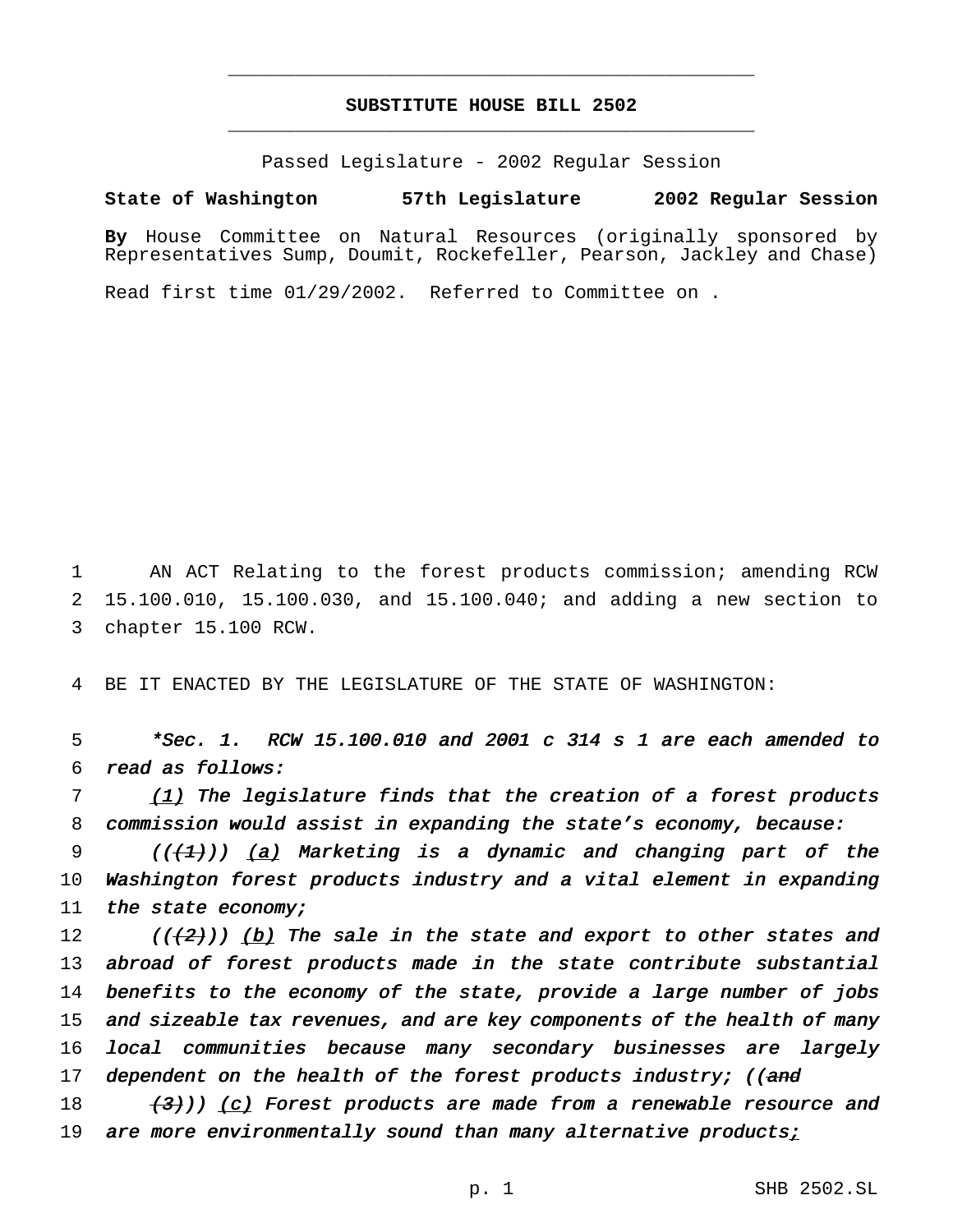1 (d) Proper promotion of forest products is vital to the producers 2 of these products and the continued economic well-being of the citizens 3 of the state; and

 (e) Research related to managed forests and the promotion of managed forests can yield critical information for complying with the existing comprehensive state and federal scheme regulating timber harvest.

8 (2) The legislature also finds that any advertising, marketing, and 9 public education related to the sale of forest products by the forest 10 products commission is government speech that provides a benefit for 11 the citizens of the state and is thereby entitled to first amendment 12 protection.

**\*Sec. 1 was vetoed. See message at end of chapter.**

 **Sec. 2.** RCW 15.100.030 and 2001 c 314 s 3 are each amended to read as follows:

 (1)(a) There is created a commodity commission to be known and designated as the Washington forest products commission. The commission is composed of nine voting members. The commission may, in its sole discretion, add or remove nonvoting ex officio members to the commission. Of the members, six shall be from western Washington, and three shall be from eastern Washington. After the initial election of commission members, however, if a position cannot be filled by a member from eastern Washington within sixty days from the date on which nominations may first be received because of a lack of candidates, the position may be filled by a member from western Washington. Under no circumstances will there be less than two board members from eastern Washington. If a position was filled by a member from western Washington because of a lack of candidates from eastern Washington, and districts are not used for the nomination and election of members, then a person from eastern Washington must fill the next available vacancy or open position at the next election to bring the number of representatives from eastern Washington up to three members. All members shall be elected by the entire group of producers unless the commission creates districts for the members as authorized in RCW 15.100.050. If districts are used for the nomination and election of commission members, and it does not appear that one of the positions from eastern Washington will be filled because of a lack of candidates, then a commission member who resides in western Washington must be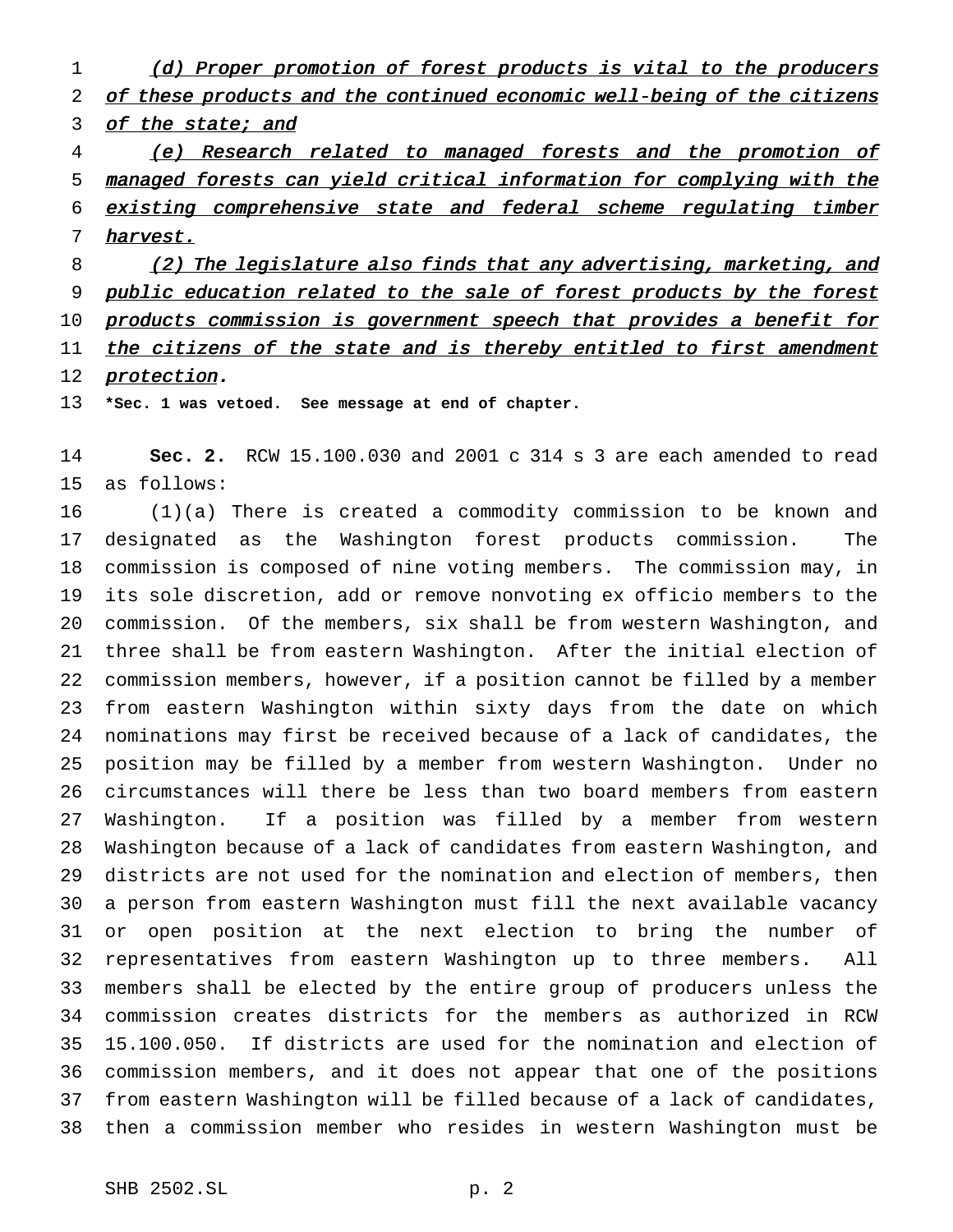elected by the entire group of producers as an at-large member. The position of the western Washington member who is elected as an at-large member shall be filled by a member from eastern Washington at the expiration of the term of the at-large member. If districts are not used for the nomination and election of members, the commission shall strive to achieve representation on the commission from the different geographic regions of the state.

 (b) Of the six members from western Washington, three members must have annual harvests of more than seventy-five million board feet, and three members must have annual harvests between two million board feet and seventy-five million board feet.

 (c) Of the two members from eastern Washington, one member must have an annual harvest greater than forty million board feet, and one member must have an annual harvest between two million board feet and forty million board feet. If there is a third member from eastern Washington, the only harvest requirement is that the member have an annual harvest of at least two million board feet.

 (2) The members must be citizens and residents of this state, and over the age of twenty-one years. Each member must currently, and for the five years last preceding his or her election, be actually engaged in producing forest products within the state of Washington, either individually or as an officer of a corporation, firm, partnership, trust, association, or business organization at the level of production required to qualify as a producer. Each member must also derive a substantial amount of his or her income from the production of forest products. The qualifications set forth in this section apply throughout each member's term of office.

 (3) No more than one member of the commission may be employed by, or connected in a proprietary capacity with, the same corporation, firm, partnership, trust, association, or business organization.

 (4) Five voting members of the commission constitute a quorum for the transaction of all business and the carrying out of the duties of the commission.

 (5) The regular term of office of the members is four years from November 1st following their election and until their successors are elected and qualified. However, the first terms of the members elected 37 in the initial November  $1st((7, 2001,))$  election is as follows: 38 Positions one, four, and seven terminate on November 1st, ((2003)) two 39 years after the initial election is held; positions two, five, and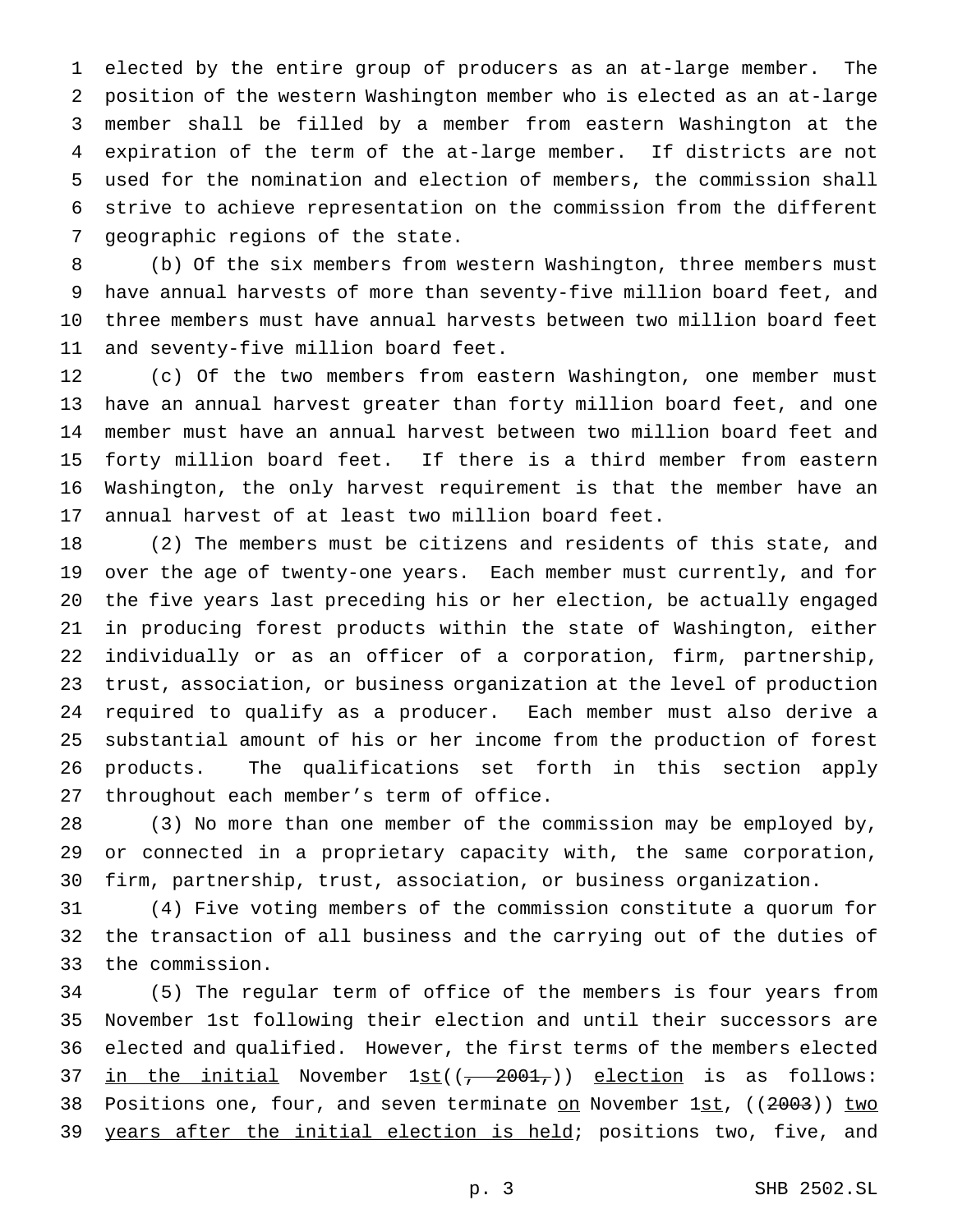1 eight terminate on November 1st, ((2004)) three years after the initial 2 election is held; and positions three, six, and nine terminate on 3 November 1st, ((2005)) four years after the initial election is held.

 **Sec. 3.** RCW 15.100.040 and 2001 c 314 s 4 are each amended to read as follows:

 (1) The director shall call the initial meeting of producers of forest products for the purpose of nominating their respective members of the commission after receiving notice from an association 9 representing producers of forest products that substantial interest 10 exists in forming a forest products commission. Public notice of the meeting shall be given by the director in the manner the director determines is appropriate. A producer may on his or her own motion file his or her name with the director for the purpose of receiving notice of the meeting. The nonreceipt of the notice by any interested person does not invalidate the proceedings.

 (2) Prior to the nomination of commission members, the department of revenue shall provide the director with a list of all qualified producers within the state based upon tax records of the department.

 (3) For the initial election of commission members, any qualified producer may be nominated orally for a commissioner position at the meeting convened by the director. Nominations may also be made within five days prior to the meeting by a written petition filed with the department, signed by at least five producers who reside in the state. If the director determines that one of the positions from eastern Washington will go unfilled because of a lack of candidates, the director shall announce that this position shall be filled by a member from western Washington. If the position designated for eastern Washington is filled by a member from western Washington because of a lack of candidates from eastern Washington, this position shall be designated as position number seven by the director for purposes of RCW 15.100.030(5). Under no circumstances will there be less than two board members from eastern Washington.

 (4) The initial members of the commission shall be elected by secret mail ballot under the supervision of the director at the same time the referendum is submitted under RCW 15.100.120 calling for the creation of the commission and the imposition of the initial assessment. If a nominee does not receive a majority of the votes on the first ballot, a run-off election shall be held by mail in a similar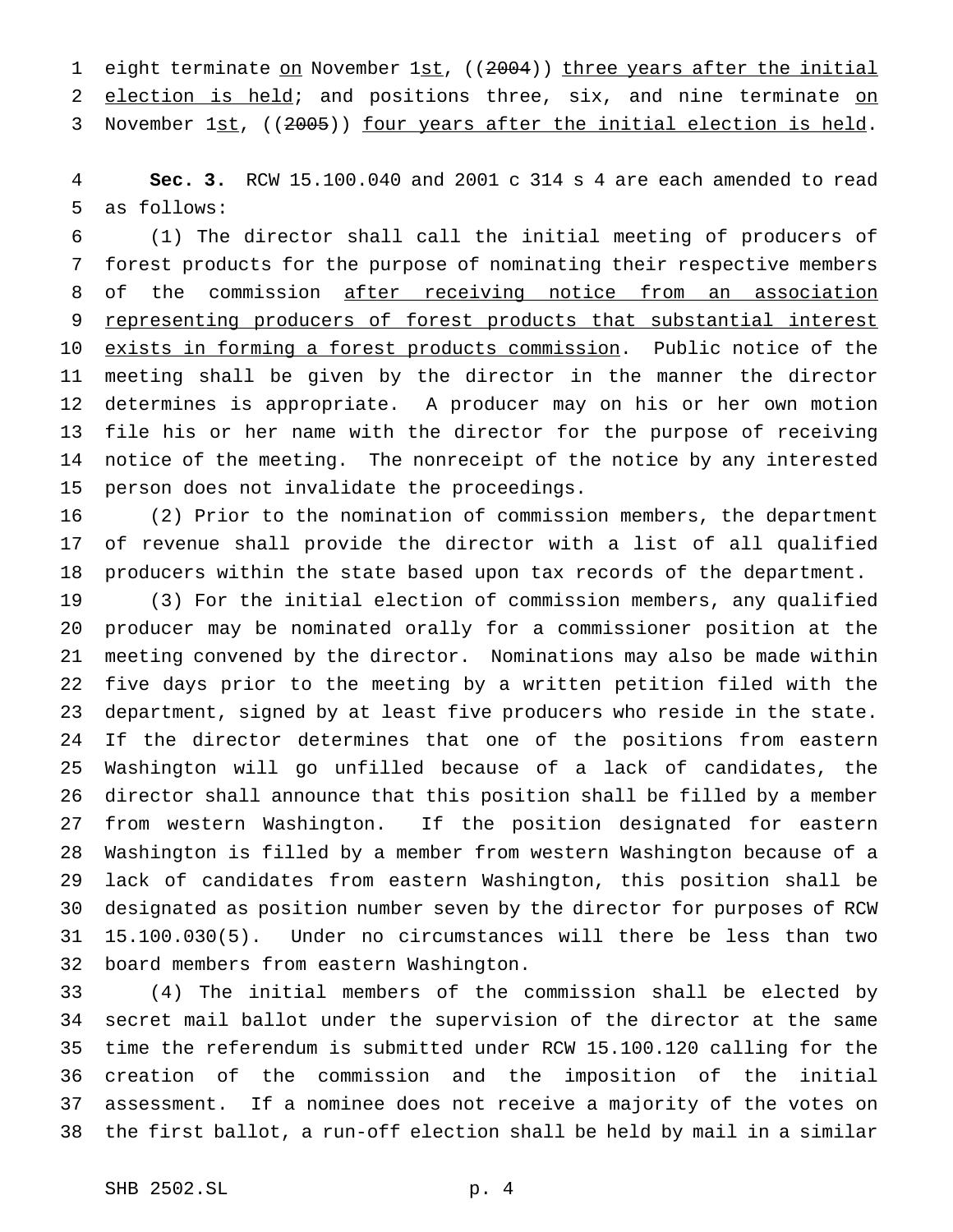manner between the two candidates for the position receiving the largest number of votes.

 (5) If the director determines under RCW 15.100.120(3) that the 4 requisite approval for the establishment of a commission has not been given, any subsequent efforts to create a commission must follow the procedures established under this chapter for the initial nomination 7 and election of members.

 NEW SECTION. **Sec. 4.** A new section is added to chapter 15.100 RCW to read as follows:

 The association responsible for giving the director notice under RCW 15.100.040 that substantial interest exists in forming a forest products commission shall reimburse the department for its costs associated with conducting a proceeding to initiate a commission under RCW 15.100.040 and 15.100.120. If the necessary approval is received for the creation of a commission, the commission shall reimburse the association for the costs paid to the department when funds become available.

> Passed the House February 12, 2002. Passed the Senate March 6, 2002. Approved by the Governor March 29, 2002, with the exception of certain items that were vetoed. Filed in Office of Secretary of State March 29, 2002.

Note: Governor's explanation of partial veto is as follows:

 "I am returning herewith, without my approval as to section 1, Substitute House Bill No. 2502 entitled:

"AN ACT Relating to the forest products commission;"

 Substitute House Bill No. 2502 revises procedures regarding the election of commissioners to the Forest Products Commission. I support these changes.

 However, subsection 1(2) of this bill stated that any advertising, marketing and public education related to the sale of forest products by the commission "is government speech that provides a benefit for the citizens of the state" and is thereby entitled to First Amendment protection.

13 In response to a 2001 U.S. Supreme Court decision, Department of 14 Agriculture vs. United Foods, questions have been raised regarding the authority of commodity commissions to assess producers for costs associated with advertising, marketing and public education. Subsection 1(2) was an attempt to clarify that the Commission has such authority, and that it does not violate the right to free speech.

 The implications of the court decision on the authority of commodity commissions, and the best means by which to address them, are